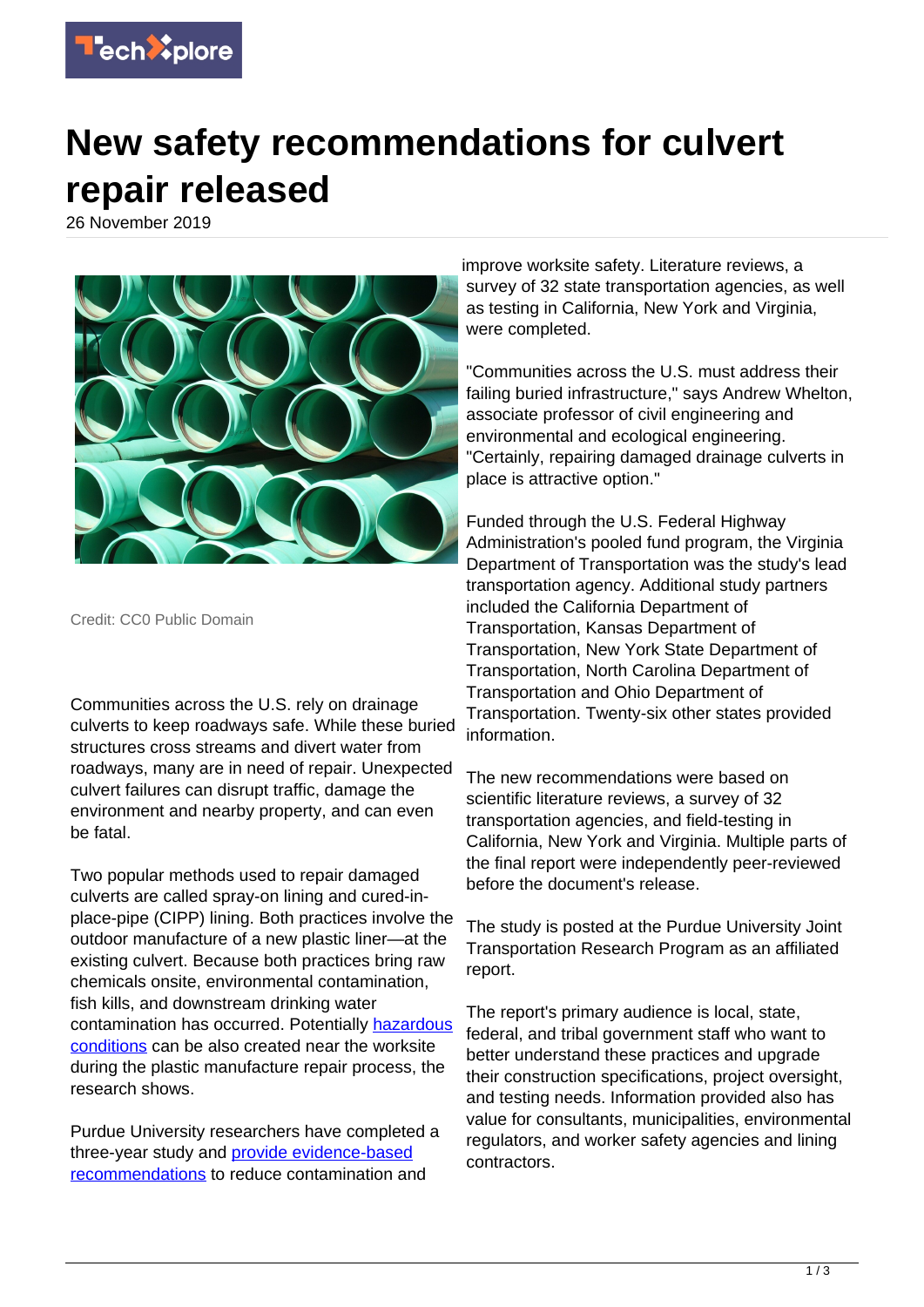

"These technologies can likely be used without endangering human health or the environment if appropriate controls were implemented," Whelton says. "Now there's independent evidence which controls are necessary."

Purdue University researchers have been providing support to state agencies on ways to reduce culvert lining-caused contamination since 2015. Additional support has been provided to state and federal public and occupational health agencies, environmental regulatory agencies, lining contractors, municipalities, engineering consulting firms and law enforcement.

In July 2017, the researchers published results about previously unreported worker and public [safety risks](https://www.purdue.edu/newsroom/releases/2017/Q3/materials-emitted-by-a-water-pipe-repair-method-may-pose-health-risks,-new-safeguards-and-research-needed.html) for CIPP lining and called for new safeguards. Information about their activities can be found at [www.CIPPSafety.org.](http://www.cippsafety.org/)

 **More information:** Andrew J. Whelton et al. Contaminant Release from Storm Water Culvert Rehabilitation Technologies: Understanding Implications to the Environment and Long-Term Material Integrity, (2019). [DOI:](http://dx.doi.org/10.5703/1288284317089) [10.5703/1288284317089](http://dx.doi.org/10.5703/1288284317089)

Kyungyeon Ra et al. Considerations for emission monitoring and liner analysis of thermally manufactured sewer cured-in-place-pipes (CIPP), Journal of Hazardous Materials (2019). [DOI:](http://dx.doi.org/10.1016/j.jhazmat.2019.02.097) [10.1016/j.jhazmat.2019.02.097](http://dx.doi.org/10.1016/j.jhazmat.2019.02.097)

Md Nuruddin et al. Evaluation of the physical, chemical, mechanical, and thermal properties of steam-cured PET/polyester cured-in-place pipe, Journal of Composite Materials (2019). [DOI:](http://dx.doi.org/10.1177/0021998319839132) [10.1177/0021998319839132](http://dx.doi.org/10.1177/0021998319839132)

Xianzhen Li et al. Outdoor manufacture of UV-Cured plastic linings for storm water culvert repair: Chemical emissions and residual, Environmental Pollution (2018). [DOI:](http://dx.doi.org/10.1016/j.envpol.2018.10.080) [10.1016/j.envpol.2018.10.080](http://dx.doi.org/10.1016/j.envpol.2018.10.080)

Kyungyeon Ra et al. Critical Review: Surface Water and Stormwater Quality Impacts of Cured-In-Place Pipe Repairs, Journal - American Water Works Association (2018). [DOI: 10.1002/awwa.1042](http://dx.doi.org/10.1002/awwa.1042)

Seyedeh Mahboobeh Teimouri Sendesi et al. Worksite Chemical Air Emissions and Worker Exposure during Sanitary Sewer and Stormwater Pipe Rehabilitation Using Cured-in-Place-Pipe (CIPP), Environmental Science & Technology Letters (2017). [DOI: 10.1021/acs.estlett.7b00237](http://dx.doi.org/10.1021/acs.estlett.7b00237)

Provided by Purdue University